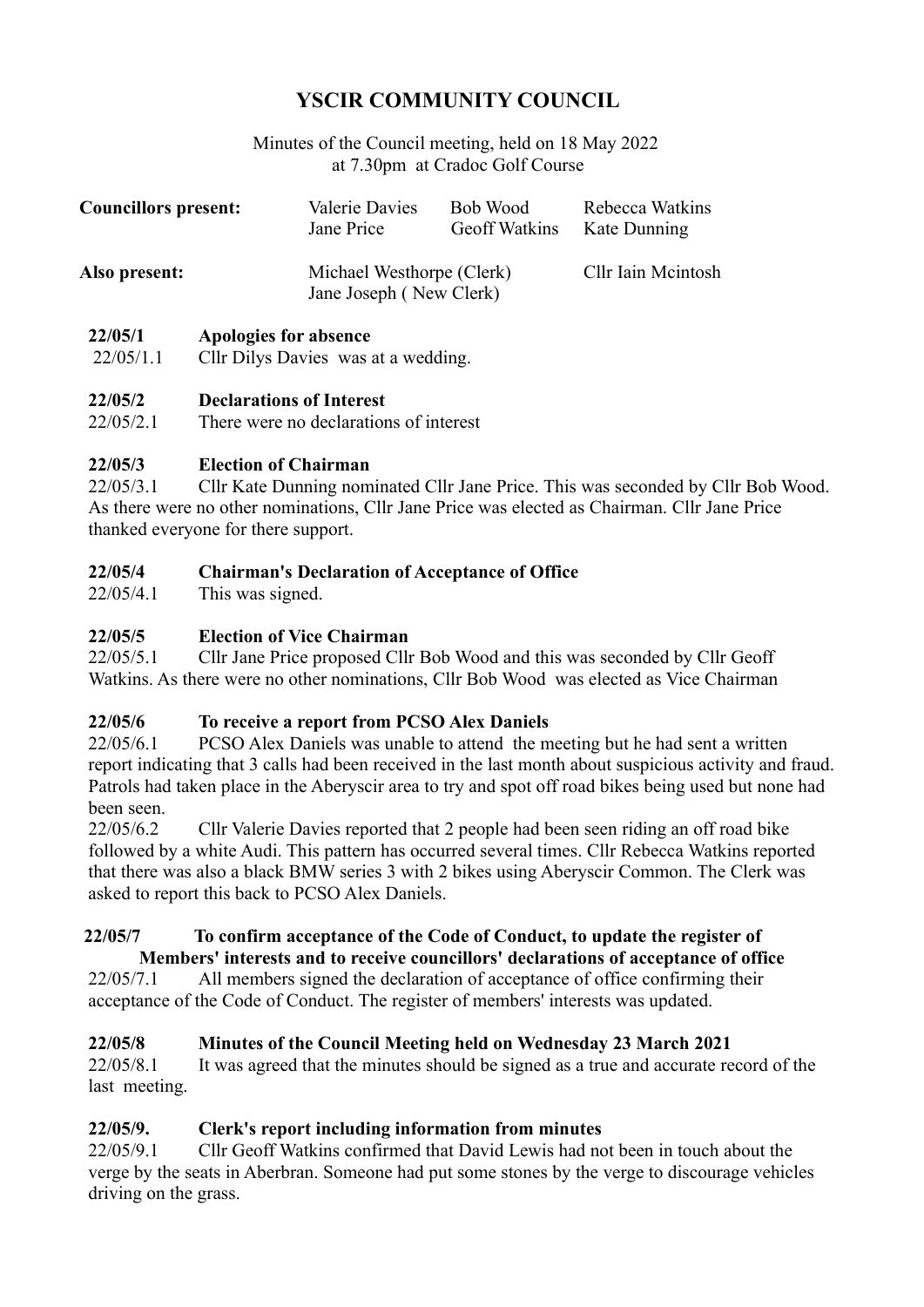# **22/05/10 To review the Council's Financial Regulations**

22/05/10.1 The financial regulations were approved unchanged, other than to record the date of approval in line with the recommendation by the internal auditor.

# **22/05/11 To review the Council's Standing Orders**

22/05/11.1 These were approved with a small amendment to make voting for a minor authority representative a secret vote.

# **22/05/12 To appoint a governor to Cradoc School**

22/05/12.1 Cllr Kate Dunning was unanimously appointed as a school governor.

# **22/05/13 To confirm membership and remit of the Planning Committee**

22/05/13.1 It was agreed that all councillors would be members of the Planning Committee. It was confirmed that the remit of the Planning Committee would be to consider any planning applications that cannot be considered at a scheduled council meeting and to make responses to the relevant planning authority.

## **22/05/14 To discuss the internal auditor's report and to approve the Annual Return for the year ended 31 March 2022 (circulated by email)**

22/05/14.1 The internal auditor's report was approved. A recommendation was made to increase the level of reserves. As the Council had budgeted for election costs that would not now be incurred, the level of reserves are expected to increase significantly. It was also recommended that standing orders and financial regulations should include the date of approval. This has been actioned by the Clerk.

22/05/14.2 The accounting statement of the Annual Return, which had been previously circulated was approved. All questions in the annual governance statement were agreed. The Annual Return was approved.

# **22/05/15 To receive an update on the Cradoc School proposals**

22/05/151 Cllr Rebecca Watkins reported on the progress of the legal challenge. A positive meeting with the barrister had taken place and the business case was being submitted shortly. 22/05/15.2 Cllr Iain McIntosh reported that he had submitted a motion to Powys County Council proposing that the new administration should take the closure of Cradoc, Dolau and Llanbedr schools off the table. For procedural reasons it may not be possible to take this motion to the meeting on 26 May though Cllr Iain McIntosh was appealing against this. If necessary this motion will be heard on 14 July but if successful, this will not give Dolau and Llanbedr schools much time to reverse the closure which is due to happen in September.

# **22/05/16 Financial Matters**

22/05/16.1 The Clerk's hours for March and April (48), pay (£471.81) and expenses (£45) were approved. The HMRC payment of £164.20, the internal audit fee (£65), handover payment to the new clerk (£39.10) and litter pick refreshments (£20) were approved.

22/05/16.2 The Clerk reported that the cashbook showed a balance of around £5,121 after the above expenditure is taken into account. The budget monitoring spreadsheet indicated that the balances at the end of the year would be around £5,591.

## **22/05/17 To consider arrangements for the Queen's Jubilee and to approve the risk assessment for the bonfire beacon**

22/05/17.1 The risk assessment and training document were approved. The Clerk was thanked for his work on this. The Council also expressed its appreciation and thanks to Ian Griffiths who was building the bonfire beacon and preparing the site. It was agreed to start publicising the event and to ask the school